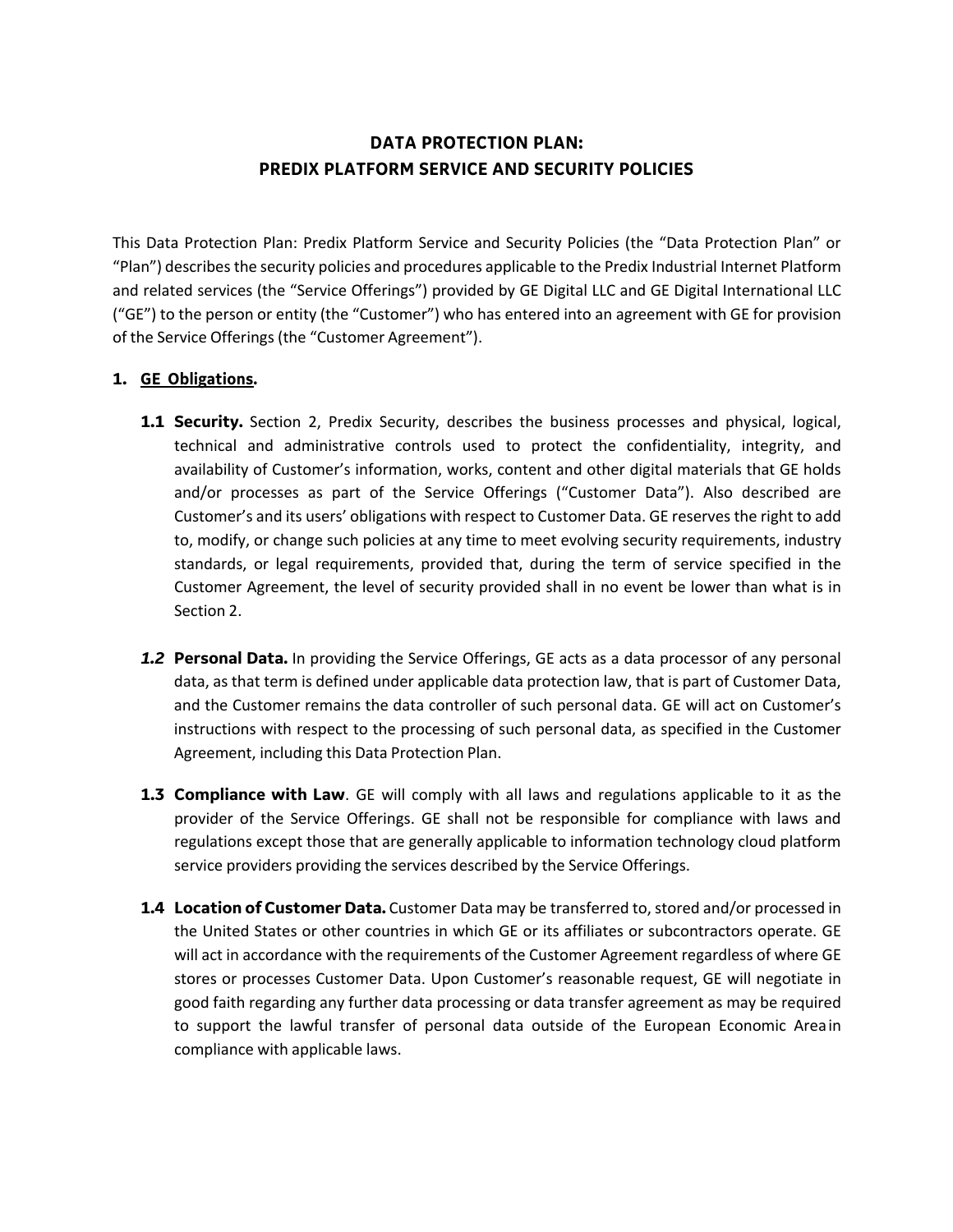#### **1.5 Disclosure of Customer Data.**

- **1.5.1 To Affiliated Entities, Subcontractors and Agents.** GE may transfer Customer Data to GE's affiliates globally and to its agents and subcontractors; all such entities will be bound to treat Customer Data in a manner consistent with the Customer Agreement, including this Data Protection Plan, and GE remains responsible for compliance with such requirements by its affiliates, agents and subcontractors.
- **1.5.2 For Legal Purposes.** In addition, GE may disclose Customer Data to companies, organizations or individuals outside of GE if GE has a good-faith belief that access, use, preservation or disclosure of the Customer Data is reasonably necessary to: (a) meet any applicable law, regulation, legal process or enforceable governmental or other request, including a subpoena, judicial, administrative or arbitral order; (b) enforce GE's rights or investigate potential violations of GE's rights; (c) detect, prevent, or otherwise address fraud, security or technical issues; or (d) protect against harm to the rights, property or safety of GE, GE's users, GE's affiliates, or the public as required or permitted by law. Except as otherwise required by law, GE will promptly notify Customer of any subpoena, judicial, administrative or arbitral order of an executive or administrative agency or other government authority (each a "Demand") that it receives that relates to Customer Data. At Customer's request, GE will provide Customer with assistance reasonably required for Customer to respond to the Demand in a timely manner. Customer acknowledges that GE is under no obligation to interact directly with any entity making a Demand.
- **1.5.3 Reorganization; Mergers & Acquisitions**. GE may disclose Customer Data to third parties in connection with any anticipated or actual merger, acquisition, sale, bankruptcy or other reorganization of some or all of its business, subject to an obligation to protect the confidentiality of Customer Data in a manner consistent with the requirements of the Customer Agreement.
- **1.5.4 Aggregated Data.** GE may disclose aggregated information (i.e., in a form in which customers and individuals may not be identified) to any third party.
- **1.6 Access to Customer Data.** For the active subscription term designated under the Customer Agreement, GE will, at its election and as necessary under applicable law, either: (1) provide Customer with the ability to correct, delete, or block personal data contained in Customer Data, or(2) make such corrections, deletions, or blockages ofsuch personal data on Customer's behalf.
- **1.7 Addressing Security Incidents.** As further specified in the Section 2 below, GE evaluates and responds to incidents that create a suspicion of unauthorized access to or handling of Customer Data. GE will inform Customer promptly following its determination that Customer Data has been misappropriated in a manner that compromises its security, integrity or availability.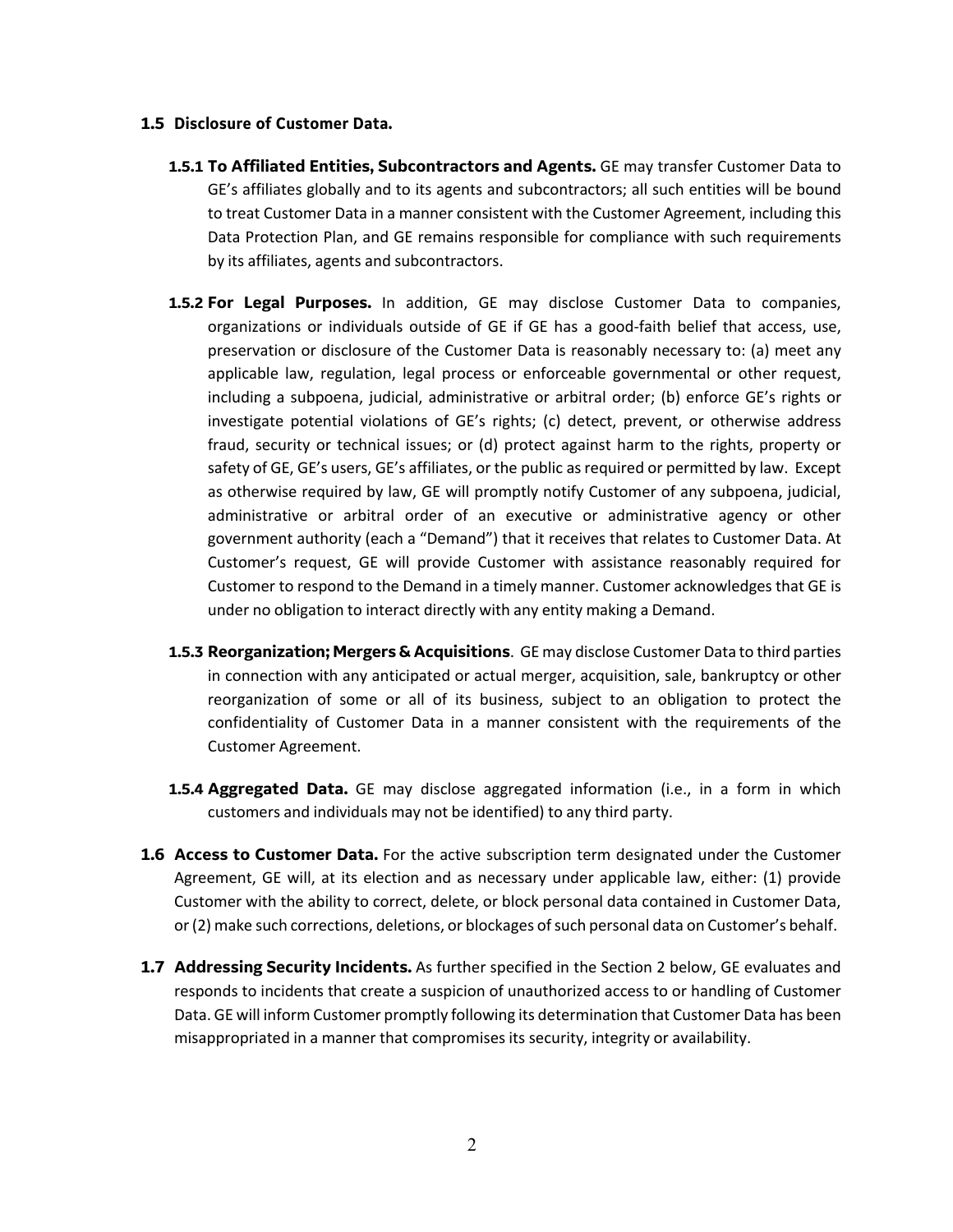## **2. Predix Security**

The section describes the functional, technical and administrative controls GE uses to protect the confidentiality, integrity, and availability of Customer Data as part of the Service Offerings. GE's security practices are aligned to the ISO/IEC 27000 framework.

| <b>Functional Area</b>                                                                                | <b>Control</b>                                                                                                                                                                                                                                                                                                                                                                                                                                                                                                                                                                                                      |  |  |  |
|-------------------------------------------------------------------------------------------------------|---------------------------------------------------------------------------------------------------------------------------------------------------------------------------------------------------------------------------------------------------------------------------------------------------------------------------------------------------------------------------------------------------------------------------------------------------------------------------------------------------------------------------------------------------------------------------------------------------------------------|--|--|--|
|                                                                                                       | Security Organization. GE's information security program is managed through a cross-<br>functional, coordinated structure that includes GE Business IT, Legal, Audit, HR, Facilities and<br>Corporate Risk. GE IT sets standards for GE's information security and IT risk management<br>program.                                                                                                                                                                                                                                                                                                                   |  |  |  |
|                                                                                                       | Security Policies. GE has implemented detailed policies, procedures, and technical measures to<br>secure data, systems, and services associated with its services.                                                                                                                                                                                                                                                                                                                                                                                                                                                  |  |  |  |
|                                                                                                       | <b>Security Oversight.</b>                                                                                                                                                                                                                                                                                                                                                                                                                                                                                                                                                                                          |  |  |  |
| <b>Administrative</b><br><b>Controls</b><br>(organization,<br>policies,<br>verification,<br>training) | Chief Information Security Officer. The CISO oversees risk mitigation for the Service<br>Offerings. Responsibilities include developing and maintaining security policies and<br>standards applicable to the Service Offerings; issuing supporting standards, technical<br>security requirements and guidelines, with approval of the ISC (below); and monitoring and<br>enforcing compliance with applicable policies, standards, and contractual and legal<br>requirements.                                                                                                                                       |  |  |  |
|                                                                                                       | <b>Information Security Committee.</b> GE has established an Information Security Committee<br>(ISC) for the Service Offerings with responsibility to identify areas of concern within the<br>Service Offerings environment and to act as the first line of defense in addressingidentified<br>concerns. This ISC includes the Chief Information Security Officer, the Director of<br>Finance/Audit, and the Chief Information Officer for Predix Services. The ISC may require<br>changes to specific logical controls, training or other measures designed to improve the<br>Service Offerings' security posture. |  |  |  |
|                                                                                                       | Board Audit Committee. As part of its oversight role, the Audit Committee of GE's Board<br>of Directors reviews annually the Company's practices and programs related to<br>cybersecurity. The Audit Committee is updated regularly on GE's cyber threats and risk-<br>management strategy. As well, information technology risk leaders and information security<br>leaders in each GE Business and at GE Corporate conduct reviews and discuss issues at<br>regular meetings.                                                                                                                                     |  |  |  |
|                                                                                                       | Human Resource Security. Employment candidates, employees, and suppliers are subject to<br>background verification proportional to their roles, as permitted by applicable law. Employees are<br>required to review information security policies, including the acceptable use of GE information<br>resources, before accessing Customer Data. GE employees receive on-going security awareness<br>training and communications.                                                                                                                                                                                    |  |  |  |
| <b>Asset and</b><br><b>Access</b><br><b>Management</b>                                                | Asset Inventory. GE follows a standard process for controlling the inventory of GE managed<br>devices and equipment ("GE Assets"). This process requires all GE Assets be identified and tracked                                                                                                                                                                                                                                                                                                                                                                                                                    |  |  |  |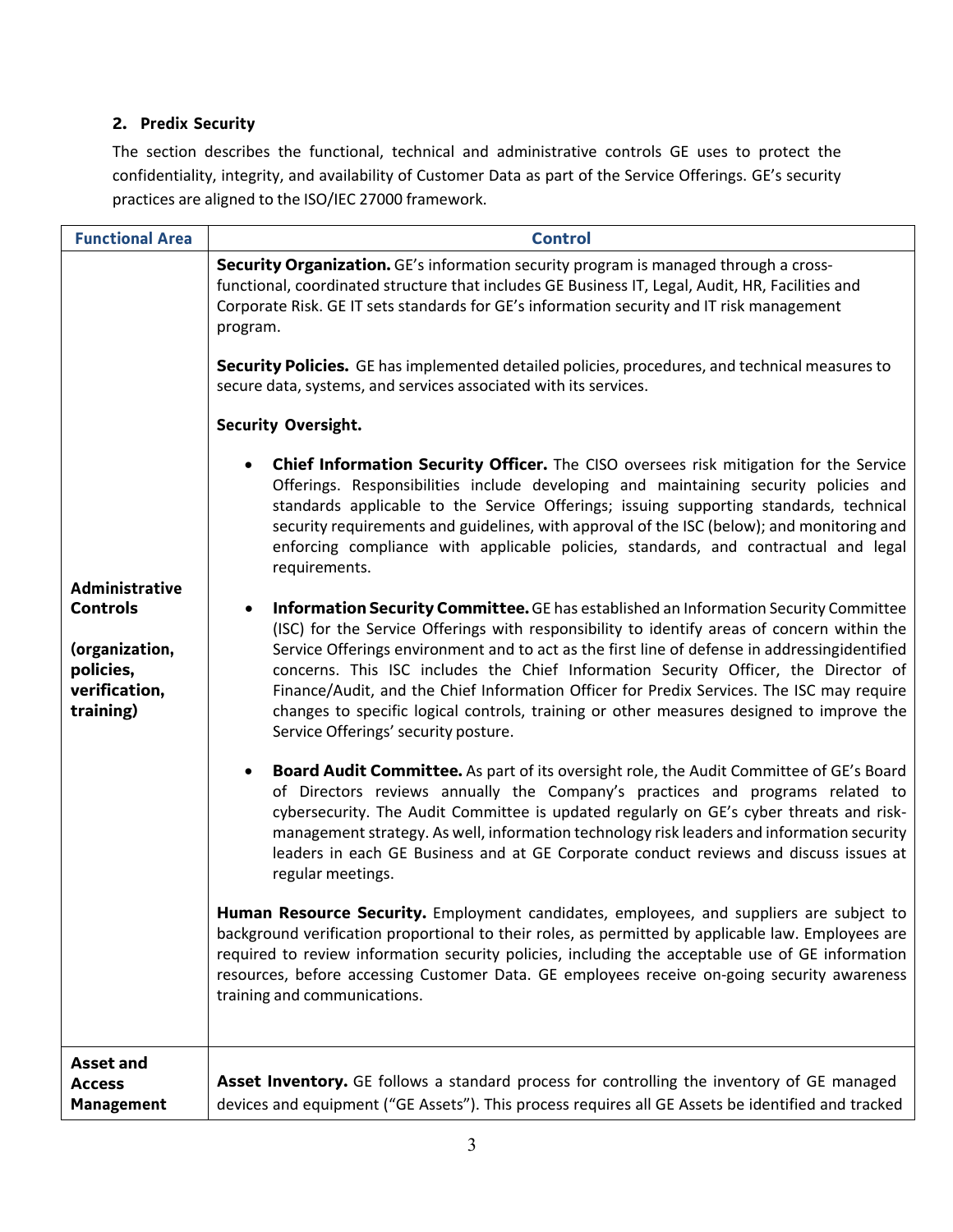and the asset manager identified. Asset managers are responsible for maintaining up-to-date information regarding their GE Assets.

**Access Control.** GE follows a standard process for controlling access to GE managed infrastructure. This process encompasses account and password control, segregation of duties and monitoring, passwords, and entitlement reviews.

- GE user IDs may be created and/or modified only with the approval of designated personnel. Accounts are requested and approved via workflows, and each account is attributable to a single individual with a unique ID (not shared) and requires authentication (e.g., password) prior to access. GE terminates user logical and physical access to accounts promptly following personnel separation or transfer to a role no longer requiring access.
- Prior to granting physical or logical access to facilities, systems or data, suppliers and customers are required to sign agreements setting forth their responsibility for managing information security in a manner consistent, as applicable, with GE security policies and requirements consistent with this Plan.
- A small set of shared administrative accounts are available to System Administrators for emergencies. These accounts are stored in an encrypted Shared Account Password Management (SAPM) application that may be accessed only by approved administrators. This 'password safe' application requires two-factor authentication. Access to the safe is controlled via roles. Authenticated users can retrieve passwords for specific servers or approved applications. Passwords retrieved from the safes are reset upon check-in or forcibly reset after 8 hours if not checked in prior to expiration. Use of these emergency accounts is logged and reviewed.

### From an**AccessAuthorization** stand point:

- GE deactivates authentication credentials that have not been used for a period of time not to exceed six months.
- GE identifies those personnel who may grant, alter or cancel authorized access to system resources.

### From an**Authentication** stand point:

- GE uses industry standard practices to identify and authenticate users who attempt to access information systems.
- Where authentication mechanisms are based on passwords, GE requires that the passwords are renewed regularly.
- Where authentication mechanisms are based on passwords, GE requires the password to be at least eight characters long.
- GE stores passwords in a way that makes them unintelligible while they are in force.
- GE uses industry standard password protection practices, including practices designed to maintain the confidentiality and integrity of passwords when they are assigned and distributed, and during storage.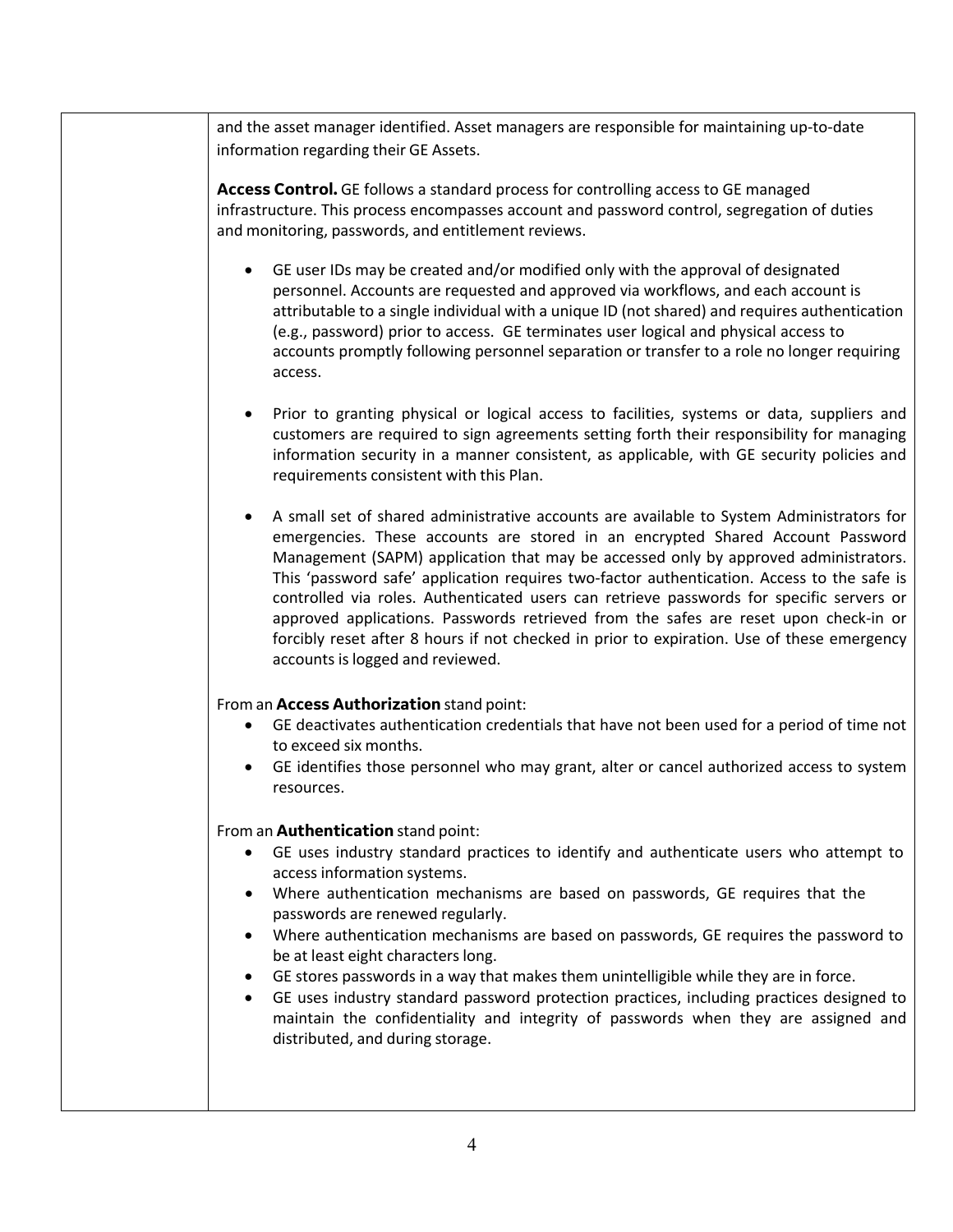|                                                         | <b>Segregation of Duties and Monitoring</b>                                                                                                                                                                                                                                                                                                                                                                                                                                   |  |  |  |  |
|---------------------------------------------------------|-------------------------------------------------------------------------------------------------------------------------------------------------------------------------------------------------------------------------------------------------------------------------------------------------------------------------------------------------------------------------------------------------------------------------------------------------------------------------------|--|--|--|--|
|                                                         | GE technical administrators may require super-user access to systems to perform job duties.<br>Each user is given a unique user ID. Password sharing is prohibited.                                                                                                                                                                                                                                                                                                           |  |  |  |  |
|                                                         | Quarterly account access review tests are conducted for database and operating system<br>accounts. Application account reviews are conducted by the responsible GE Business.                                                                                                                                                                                                                                                                                                  |  |  |  |  |
|                                                         | <b>Password Settings</b>                                                                                                                                                                                                                                                                                                                                                                                                                                                      |  |  |  |  |
|                                                         | Password settings on GE Assets are governed by the password policies at the Corporate or<br>Business level, as appropriate. Initial operating system level password configuration settings<br>are established by GE IT. Once an environment is provisioned to the GE Business, ownership<br>is transferred to the GE Business for ongoing operating system security. GE Businesses are<br>responsible for securing passwords at the application and database levels.          |  |  |  |  |
|                                                         | Passwords settings on all GE Assets are required to meet the minimum requirements that<br>include specific character and character-type (e.g., lower-case, upper-case, numbers)<br>specifications, unless compliance with these requirements is not feasible and other<br>mitigating factors exist and have been approved by the GE Businesses Information Security<br>Leader or GE Corporate CISO through an exception process.                                              |  |  |  |  |
|                                                         | <b>Entitlement Reviews</b><br>An automated account reconciliation process is used to identify and remove accounts of any<br>personnel who have separated from GE or belonged to a contractor/supplier who is either<br>no longer employed by the contracting/supplier company or is no longer working onthe GE<br>account.                                                                                                                                                    |  |  |  |  |
|                                                         | A manual review process is used to identify and remove accounts of any personnel who have<br>transferred from GE to another organization/role and no longer requires current access<br>levels to the environment.                                                                                                                                                                                                                                                             |  |  |  |  |
|                                                         | Except where noted, this section applies to data centers that host GE and GE customer data. These<br>data centers are managed by third party organizations. GE obtains "Service Organization Control"<br>(SOC2) reports for these providers to ensure controls around physical and environmental security<br>meet GE's standards. Some of these controls are summarized below:                                                                                                |  |  |  |  |
| <b>Physical and</b><br>Environmental<br><b>Security</b> | Data center physical access is provided only to approved employees and contractors who have a<br>legitimate business need for such privileges. Visitors are required to present identification and are<br>signed in and escorted by authorized staff. When an employee or contractor no longer requires<br>these privileges, his or her access is revoked. Access privileges are reviewed periodically. Access<br>that is no longer required is removed as part of the review |  |  |  |  |
|                                                         | Physical access is controlled both at the perimeter and at building ingress points by professional<br>security staff utilizing electronic means. Authorized staff utilize multi-factor authentication<br>mechanisms to access data center floors.                                                                                                                                                                                                                             |  |  |  |  |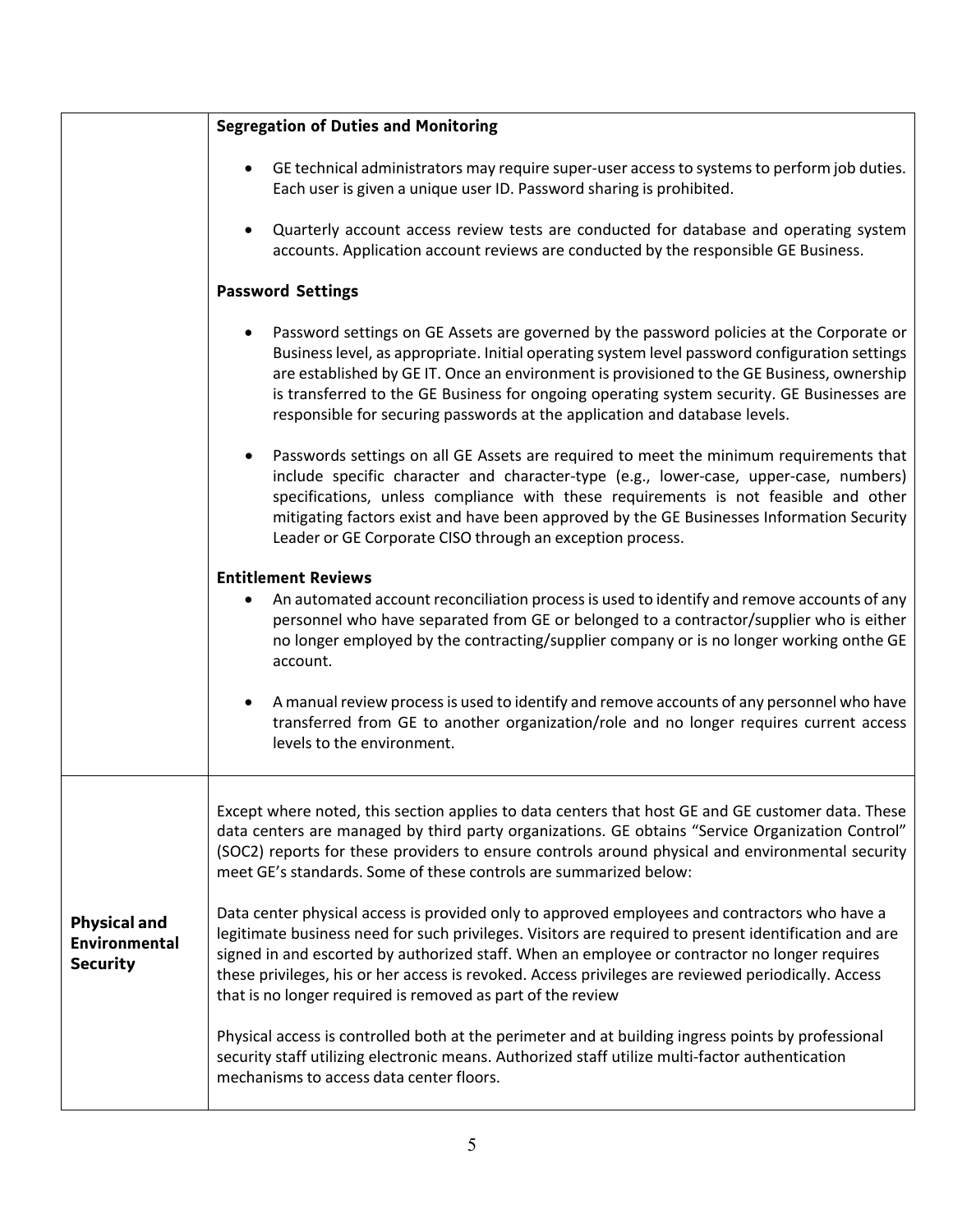|                                    | Environment controls include fire detection/suppression and protection. Data center electrical<br>power systems are designed to provide back-up power via generators and Uninterruptible Power<br>Supply (UPS). Data centers are conditioned to maintain atmospheric conditions at specified levels.                                                                                                                                                                                                                                                                                                                  |  |  |  |  |
|------------------------------------|-----------------------------------------------------------------------------------------------------------------------------------------------------------------------------------------------------------------------------------------------------------------------------------------------------------------------------------------------------------------------------------------------------------------------------------------------------------------------------------------------------------------------------------------------------------------------------------------------------------------------|--|--|--|--|
|                                    | <b>Information System Acquisition, Development and Maintenance</b>                                                                                                                                                                                                                                                                                                                                                                                                                                                                                                                                                    |  |  |  |  |
|                                    | GE's System Development Life Cycle incorporates information security into each step of the<br>software application development process for applications implemented within GE's<br>managed infrastructure and the embedded systems within its products. GE's Secure<br>Development team provides education, tools, and governance to support Product<br>Engineering and Development teams.                                                                                                                                                                                                                            |  |  |  |  |
|                                    | GE has anti-piracy and open source programs designed to prevent the introduction of<br>٠<br>counterfeit products or components into its software application products and embedded<br>systems within its products.                                                                                                                                                                                                                                                                                                                                                                                                    |  |  |  |  |
|                                    |                                                                                                                                                                                                                                                                                                                                                                                                                                                                                                                                                                                                                       |  |  |  |  |
| <b>Change</b><br><b>Management</b> | <b>Change Management</b><br>GE change management follows a standard process for changes to GE managed<br>٠<br>infrastructure, including data center facilities, networking devices, servers and other<br>system-level changes.                                                                                                                                                                                                                                                                                                                                                                                        |  |  |  |  |
|                                    | The change management process includes risk assessment, planning, business-defined and<br>$\bullet$<br>Change Advisory Board (CAB) approval, implementation, and closure. CABs meet on a<br>regular basis to review requested changes.                                                                                                                                                                                                                                                                                                                                                                                |  |  |  |  |
|                                    | There are four types of changes subject to change management procedures: Major, Minor,<br>$\bullet$<br>Standard, and Emergency.                                                                                                                                                                                                                                                                                                                                                                                                                                                                                       |  |  |  |  |
|                                    | Major Changes are changes to assets within/associated with GE managed infrastructure<br>$\circ$<br>that require approval and testing prior to implementation. Major changes require review<br>and approval from both the Technical Change Advisory Board (TCAB) andthe Deployment<br>Change Advisory Board (DCAB) prior to implementation. The Planning Stage within the<br>workflow requires completion prior to migration to production; the planner for the<br>change cannot be the same person as the approver for the change. approval of a change<br>is systematically required prior to change implementation. |  |  |  |  |
|                                    | Minor Changes are categorized by limited impact to production services and the ability<br>$\circ$<br>to adequately test prior to implementation and easily back-out/recover in the event of<br>an issue. Minor Changes must be tested and documented in the implementation, test,<br>and back out plan fields within the ticket. Minor changes require review and approval by<br>the technology manager of the group performing the change. This approval occurs in<br>the<br><b>TCAB</b><br>meeting<br>implementation.<br>prior<br>to                                                                                |  |  |  |  |
|                                    | Standard changes are low risk, low impact pre-approved changes such as adding<br>$\circ$<br>capacity to a server. During the Standard change management process, the assignment                                                                                                                                                                                                                                                                                                                                                                                                                                       |  |  |  |  |

6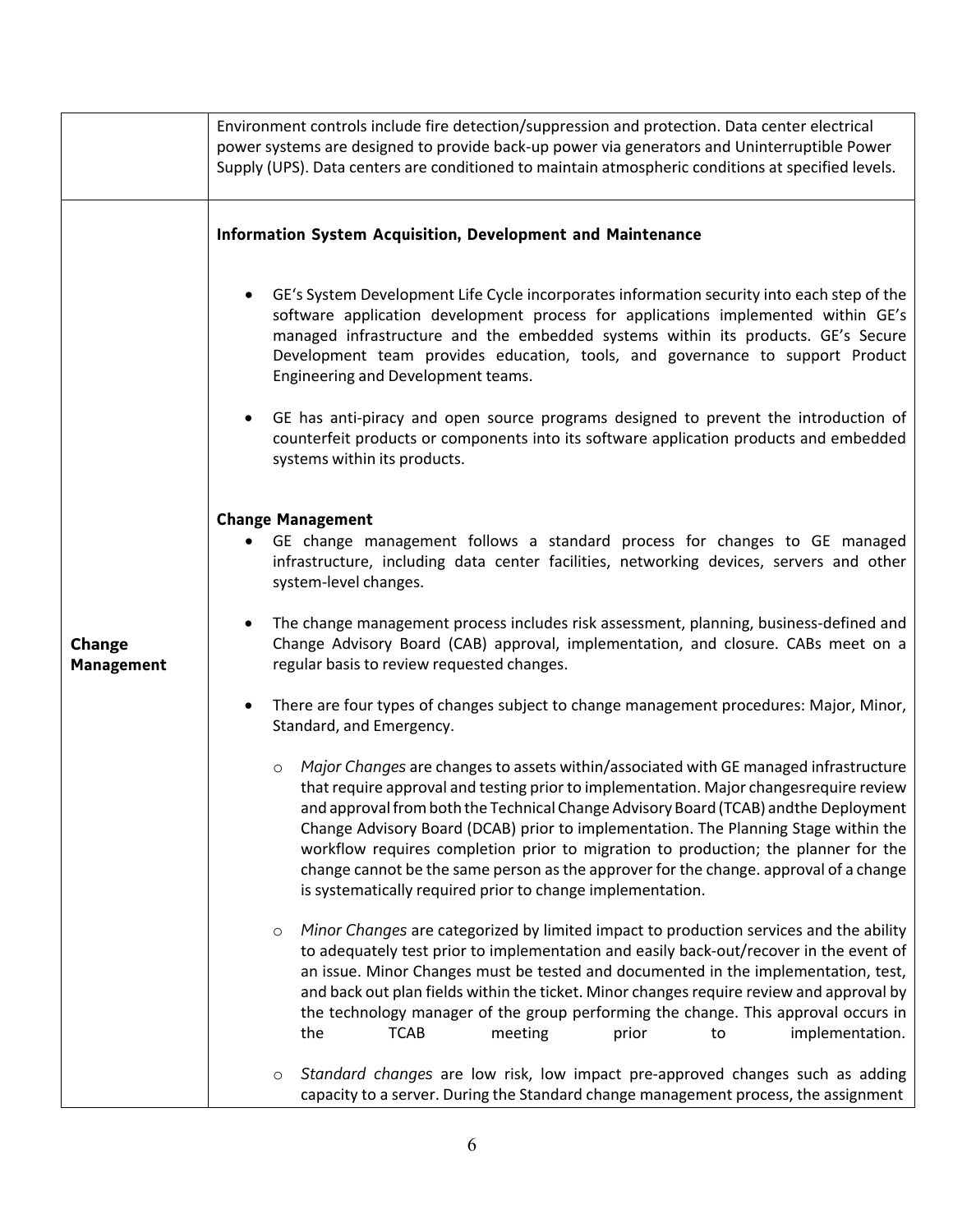|                   | team must validate that the change is a standard change. If the change does appear to<br>be a standard change, the assignment team attaches the documentation of the plan in<br>the "pending plan" section of the change ticket. If the documentation is not included,<br>the change is not considered standard and is redirected through the Major and Minor<br>change management process.<br>Emergency changes are necessary to address a production issue. Desired completion<br>date and times outside of normal change windows do not qualify as an emergency<br>change unless the change is to occur prior to the next TCAB review meeting. Emergency<br>changes must be tested and documented in the implementation, test, and back-out plan<br>fields within the ticket. Emergency changes may be approved after implementation.<br><b>Backup and Capacity</b><br>GE performs system backups of operating systems, recoveries, and offsite tape rotations for<br>critical configuration items or components that are leveraged to administer the |
|-------------------|----------------------------------------------------------------------------------------------------------------------------------------------------------------------------------------------------------------------------------------------------------------------------------------------------------------------------------------------------------------------------------------------------------------------------------------------------------------------------------------------------------------------------------------------------------------------------------------------------------------------------------------------------------------------------------------------------------------------------------------------------------------------------------------------------------------------------------------------------------------------------------------------------------------------------------------------------------------------------------------------------------------------------------------------------------|
|                   | environment. GE executes regularly scheduled backups of the GE infrastructure. GE<br>validates restoration of data periodically for disaster recovery purposes. The GE backup and<br>redundancy program undergoes an annual review and validation.                                                                                                                                                                                                                                                                                                                                                                                                                                                                                                                                                                                                                                                                                                                                                                                                       |
|                   | <b>Vulnerability Management</b>                                                                                                                                                                                                                                                                                                                                                                                                                                                                                                                                                                                                                                                                                                                                                                                                                                                                                                                                                                                                                          |
|                   | GE patch and vulnerability management follows a standard process for discovering vulnerabilities<br>and distributing patches applicable to GE-managed infrastructure. This includes implementing a<br>global security program that identifies critical GE Assets, adding them into a vulnerability scanning<br>cycle, communicating findings, and tracking vulnerabilities through to remediation. In situations<br>where we utilize other Infrastructure as a Service (IaaS) providers, GE obtains "Service Organization<br>Control" (SOC2) reports for these providers to ensure controls around vulnerability management<br>meet GE's standards.                                                                                                                                                                                                                                                                                                                                                                                                      |
| <b>Operations</b> | <b>Patch Management</b>                                                                                                                                                                                                                                                                                                                                                                                                                                                                                                                                                                                                                                                                                                                                                                                                                                                                                                                                                                                                                                  |
| <b>Management</b> | GE's vulnerability management program sends out patch update notifications for GE Assets on a<br>monthly basis based on vendor releases. The patch updates focus on critical patches for GEmanaged<br>servers. The focus for GE managed workstations is on any patch rated important or critical.                                                                                                                                                                                                                                                                                                                                                                                                                                                                                                                                                                                                                                                                                                                                                        |
|                   | <b>Data Classification and Handling</b>                                                                                                                                                                                                                                                                                                                                                                                                                                                                                                                                                                                                                                                                                                                                                                                                                                                                                                                                                                                                                  |
|                   | GE classifies its data according to the GE data classification policy and implements controls based<br>upon classification. Customers are responsible for classification of their data. See Section 3.3,<br>Regulatory Responsibility.                                                                                                                                                                                                                                                                                                                                                                                                                                                                                                                                                                                                                                                                                                                                                                                                                   |
|                   | <b>Malware Protection</b>                                                                                                                                                                                                                                                                                                                                                                                                                                                                                                                                                                                                                                                                                                                                                                                                                                                                                                                                                                                                                                |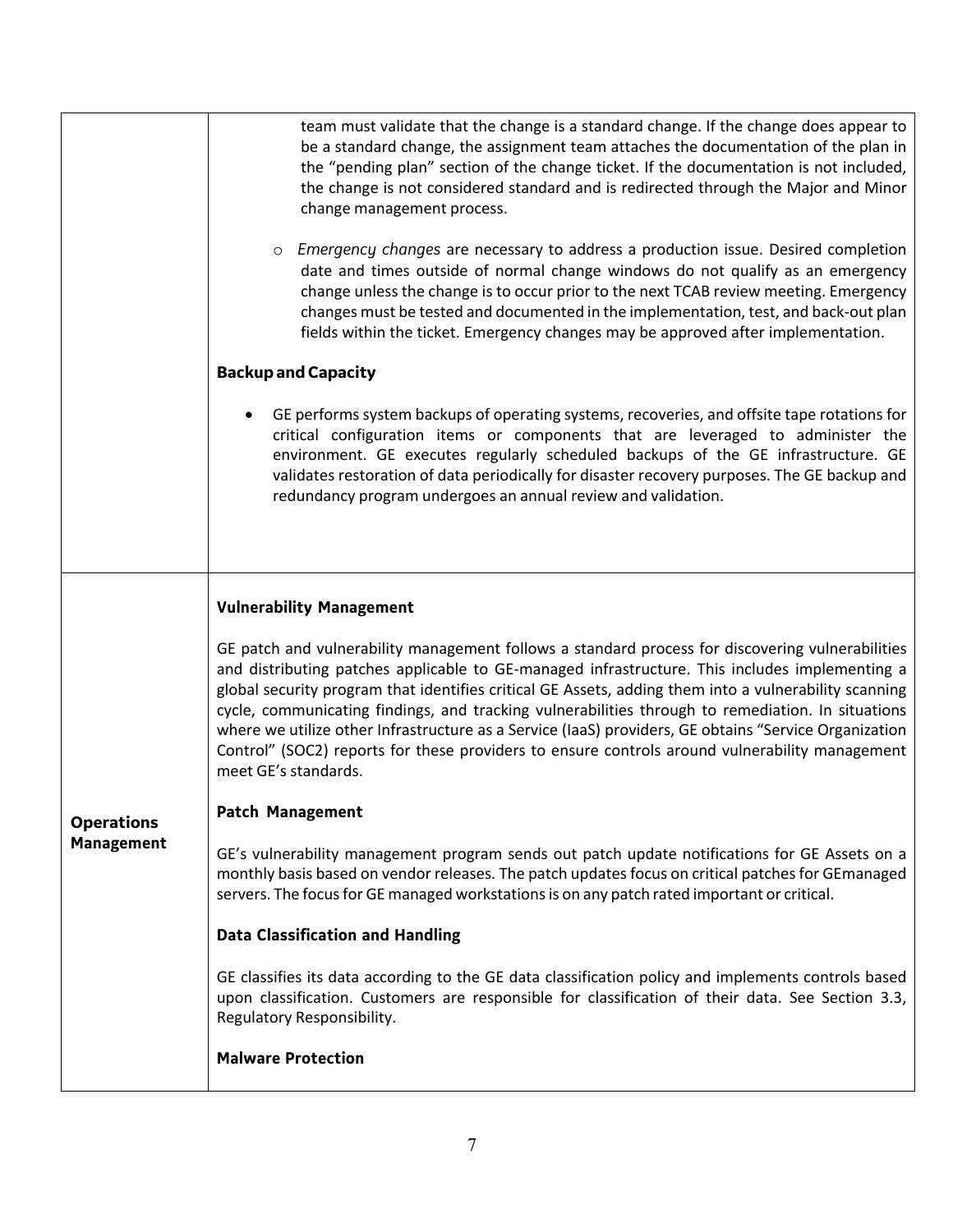|                                                   | ("DAT") files along with anti-virus quick scans are performed daily. Also, scans are done on<br>read/write of files, along with a weekly full scan to ensure complete coverage of the endpoint. Any<br>threat data that is found is delivered to the Computer Incident Response Team ("CIRT") real-time for<br>action and/or remediation.<br><b>Data Retention</b><br>Data retention policies and procedures for GE data are defined and maintained in accordance with<br>regulatory, statutory, contractual, or business requirements applicable to GE or applicable GE<br>Businesses.<br>GE provides the necessary capabilities for customers to exercise their rights related to the data they<br>own. These include rights to access, update, move etc. GE maintains customer data as long as<br>necessary to provide necessary services to customer based on contractual agreements.<br><b>Media Disposal</b><br>Data on hard drives and rewritable storage media are disposed of by rewriting over data a minimum<br>of three times. Data on floppy disks, tapes, CD-ROM, and other non-writeable storage media are<br>destroyed securely by disintegration, pulverizing, or shredding. |  |
|---------------------------------------------------|-----------------------------------------------------------------------------------------------------------------------------------------------------------------------------------------------------------------------------------------------------------------------------------------------------------------------------------------------------------------------------------------------------------------------------------------------------------------------------------------------------------------------------------------------------------------------------------------------------------------------------------------------------------------------------------------------------------------------------------------------------------------------------------------------------------------------------------------------------------------------------------------------------------------------------------------------------------------------------------------------------------------------------------------------------------------------------------------------------------------------------------------------------------------------------------------------|--|
|                                                   | Customer Data is disposed of in accordance with the Customer Agreement. Customers are<br>responsible for setting and managing any customer data classification and retention policies and<br>procedures.                                                                                                                                                                                                                                                                                                                                                                                                                                                                                                                                                                                                                                                                                                                                                                                                                                                                                                                                                                                      |  |
|                                                   | Network Security. Incoming network communications between external networks and the<br>internal GE production network are managed using controls that provide for identification,<br>authentication, authorization, and logging.                                                                                                                                                                                                                                                                                                                                                                                                                                                                                                                                                                                                                                                                                                                                                                                                                                                                                                                                                              |  |
| <b>Technical</b><br>Control<br><b>Environment</b> | Service monitoring includes network access to internal, external and edge-facing Service<br>Offerings equipment (from the outside in) including, but not limited to, routers, switches,<br>bridges, firewalls, access points, broadband cards and VPN devices, as well as Systems access<br>to all IT, Development and Production systems including cloud and external storage.<br>User identification and authentication is performed at the application level, even if identification<br>٠<br>was made at the network level (unless single-sign on or multifactor authentication has been<br>implemented).                                                                                                                                                                                                                                                                                                                                                                                                                                                                                                                                                                                  |  |
|                                                   | <b>Encryption in Transit</b><br>GE utilizes a token-based Virtual Private Network ("VPN") to implement multi-factor<br>authentication for remote access connections to the secured GE network. GE implements<br>Transport Layer Security ("TLS") for secure email transmission, Secure File Transfer Protocol<br>("SFTP") for secure file transfers, and Secure Sockets Layer ("SSL") encryption for secure<br>internet transmissions.                                                                                                                                                                                                                                                                                                                                                                                                                                                                                                                                                                                                                                                                                                                                                        |  |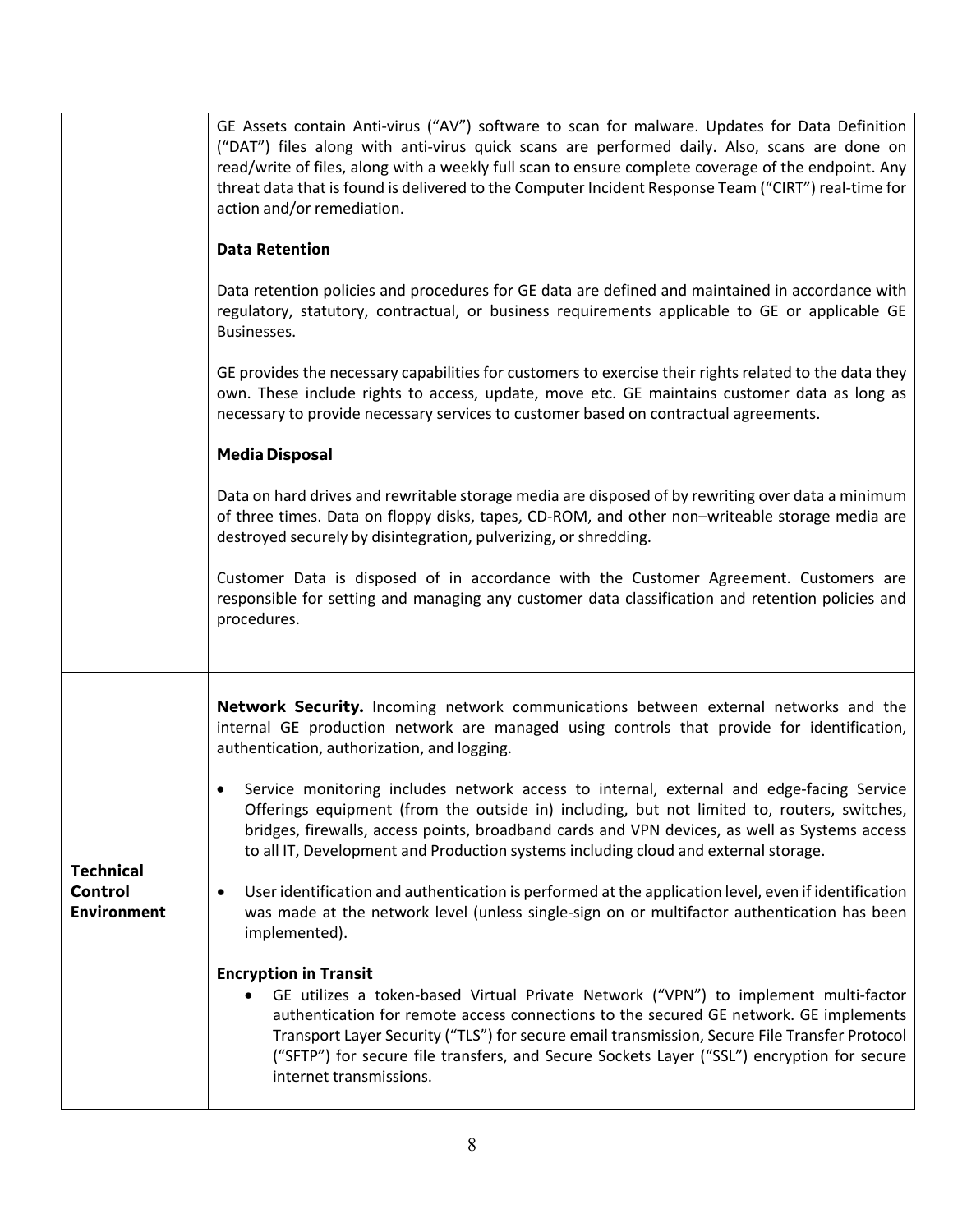|                               | <b>Encryption in Storage</b><br>GE requires that all GE managed laptops be encrypted using Advanced Encryption Standard<br>("AES") 256 encryption algorithm. GE uses a risk based approach for implementation of<br>encryption at O/S, database, and application layers, which is implemented by the local GE<br><b>Business Information Security Teams.</b>                                                                                                                                                                                                      |
|-------------------------------|-------------------------------------------------------------------------------------------------------------------------------------------------------------------------------------------------------------------------------------------------------------------------------------------------------------------------------------------------------------------------------------------------------------------------------------------------------------------------------------------------------------------------------------------------------------------|
|                               | <b>Onboarding</b>                                                                                                                                                                                                                                                                                                                                                                                                                                                                                                                                                 |
| Vendor<br><b>Management</b>   | GE performs an information security assessment of all suppliers and partners that will have access<br>to GE data or require a direct GE network connection. On-site assessments are performed as needed<br>based on a risk assessment.                                                                                                                                                                                                                                                                                                                            |
|                               | GE requires its suppliers, at a minimum, to comply with the level of security in this document<br>applicable to the services they provide. Suppliers deemed to be high risk based on the sensitivity of<br>customer data to which they may have access are required to comply with additional security<br>controls.                                                                                                                                                                                                                                               |
|                               | <b>Ongoing</b>                                                                                                                                                                                                                                                                                                                                                                                                                                                                                                                                                    |
|                               | Suppliers are assessed on an ongoing basis at a frequency determined by their risk rating. Any<br>concerns discovered during an assessment are tracked to resolution.                                                                                                                                                                                                                                                                                                                                                                                             |
|                               | <b>Off boarding</b>                                                                                                                                                                                                                                                                                                                                                                                                                                                                                                                                               |
|                               | When a supplier relationship ends, suppliers are required to return to GE and/or delete all copies of<br>data in their possession. As well, where appropriate based on the services provided and associated<br>risk, an off-boarding plan is developed that describes how GE data is to be removed from the<br>supplier's environment. The plan is reviewed and approved by GE IT management.                                                                                                                                                                     |
|                               |                                                                                                                                                                                                                                                                                                                                                                                                                                                                                                                                                                   |
| Incident<br><b>Management</b> | GE's incident response processes include activities to detect, report, contain, analyze, remediate and<br>coordinate responses to unauthorized intrusions on networks and assets owned and managed by<br>GE. GE's incident management team incorporates cyberthreat information into its response plan to<br>help mitigate the effectiveness of future attacks. GE assesses known threat strings and customizes<br>its enterprise tool suite to address threats across GE's worldwide network. GE's pen testing team<br>simulates real-world threats faced by GE. |
|                               | GE's cyber-incident response plan and elements is tested continually (depending upon element,<br>daily or monthly). When a potential cyber-incident is detected, GE conducts an event analysis to<br>determine if there is a problem and if so, how critical. There is a defined reporting and feedback<br>loop.                                                                                                                                                                                                                                                  |
|                               | Information Users are required to report all security incidents immediately to the Cyber Security<br>Incident Response Team (CSIRT). Reports of security incidents are escalated promptly                                                                                                                                                                                                                                                                                                                                                                         |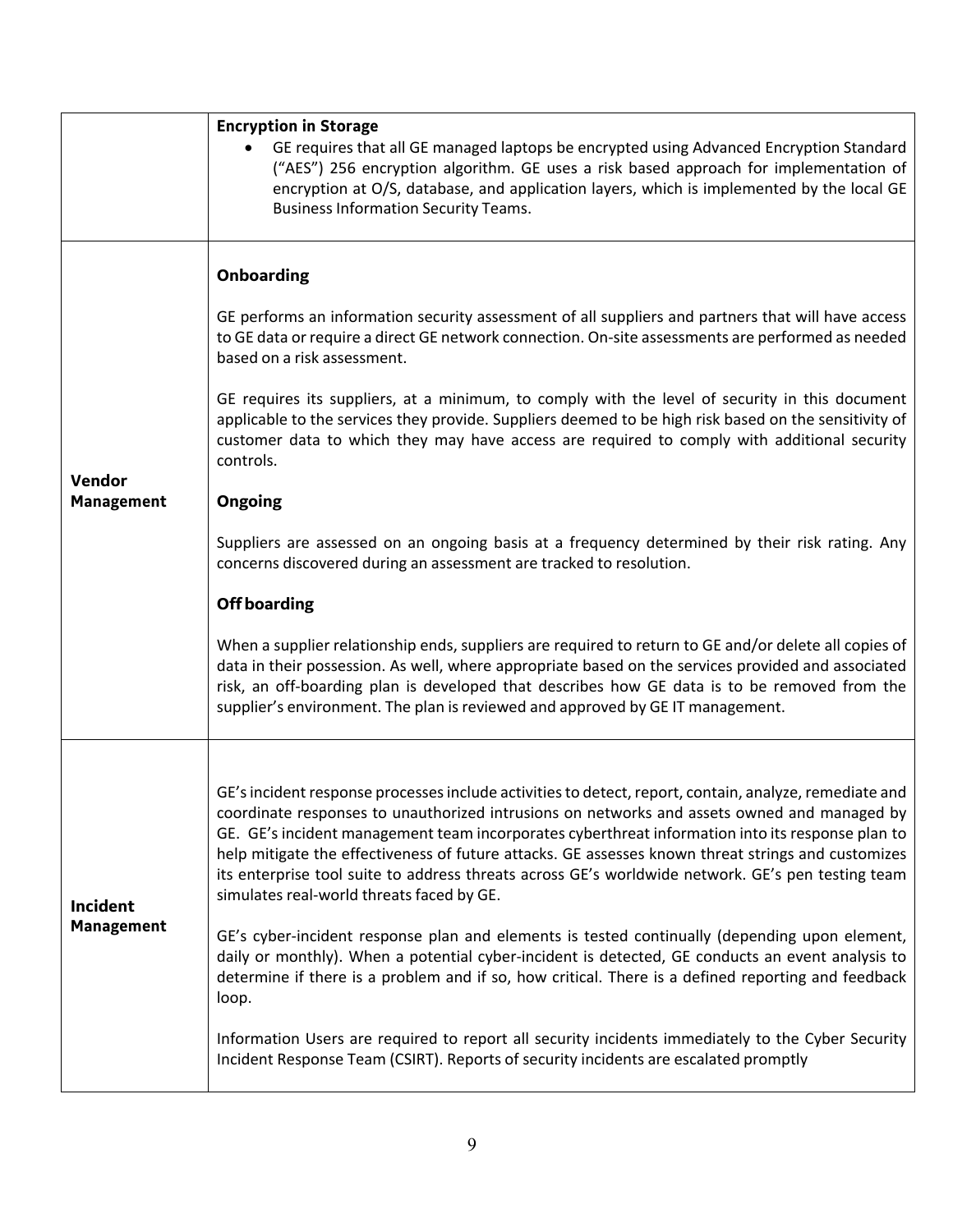|                                       | Each incident is analyzed to determine if changes in the existing security practice are necessary. All<br>reported incidents are logged and the remedial action indicated. The ISC is responsible for training<br>on any procedural changes that may be required as a result of an incident.<br>Security breaches are investigated promptly. If criminal action is suspected, the CISO or CIO, in<br>conjunction with GE Legal, will determine whether to contact law enforcement and investigative<br>authorities.                                                                                                                                                                                                                                                                                                                                                                                                                                                                                                                                                                              |
|---------------------------------------|--------------------------------------------------------------------------------------------------------------------------------------------------------------------------------------------------------------------------------------------------------------------------------------------------------------------------------------------------------------------------------------------------------------------------------------------------------------------------------------------------------------------------------------------------------------------------------------------------------------------------------------------------------------------------------------------------------------------------------------------------------------------------------------------------------------------------------------------------------------------------------------------------------------------------------------------------------------------------------------------------------------------------------------------------------------------------------------------------|
| <b>Business</b><br>Continuity         | GE maintains a framework to minimize the impact of business disruptive events on GE's business<br>operations globally. GE's business continuity plans are validated on a regular basis to ensure that<br>solutions are viable at time of a business disruptive event.<br>Assignment of key resource responsibilities<br>٠<br>Notification, escalation and declaration processes<br>$\bullet$<br>Recovery time objectives and recovery point objectives<br>$\bullet$<br>Continuity plans with documented procedures<br>$\bullet$<br>Training program for preparing all appropriate parties to execute the continuity plans<br>$\bullet$<br>A testing, maintenance, and revision process<br>٠                                                                                                                                                                                                                                                                                                                                                                                                      |
| <b>Compliance and</b><br><b>Audit</b> | A comprehensive framework governs the control activities within the GE managed infrastructure.<br>Applicable controls are evaluated against the environment for effectiveness and compliance with<br>regulations applicable to GE and GE Businesses. Changes to the framework itself are maintained by<br>the IT risk team and, where applicable, new or updated controls are implemented and/or evaluated<br>against the processes supporting the GE managed infrastructure.<br>GE performs periodic audits and reviews of its corporate managed infrastructure in the form of an<br>SSAE-16. This report is considered confidential and is not released to external parties.<br>GE personnel who violate information security polices, standards or procedures are subject to<br>disciplinary action up to and including loss of computer network access, discharge from GE and/or<br>legal action. Other users who violate Service Offerings policies, standards or procedures are subject<br>to actions that include loss of computer access, termination of contracts, and/or legal action. |
| <b>Exceptions</b>                     | Any exceptions to GE information security policies or standards must be approved by the CIO or<br>CISO. The exceptions and mitigation plan must be documented.                                                                                                                                                                                                                                                                                                                                                                                                                                                                                                                                                                                                                                                                                                                                                                                                                                                                                                                                   |
| <b>Customer</b><br><b>Obligations</b> | Customer is responsible for:<br>Managing access by Customer's End Users to GE-managed environments, including<br>providing unique accounts and user IDs where necessary.<br>Protecting authentication credentials of End Users to access Service Offerings.                                                                                                                                                                                                                                                                                                                                                                                                                                                                                                                                                                                                                                                                                                                                                                                                                                      |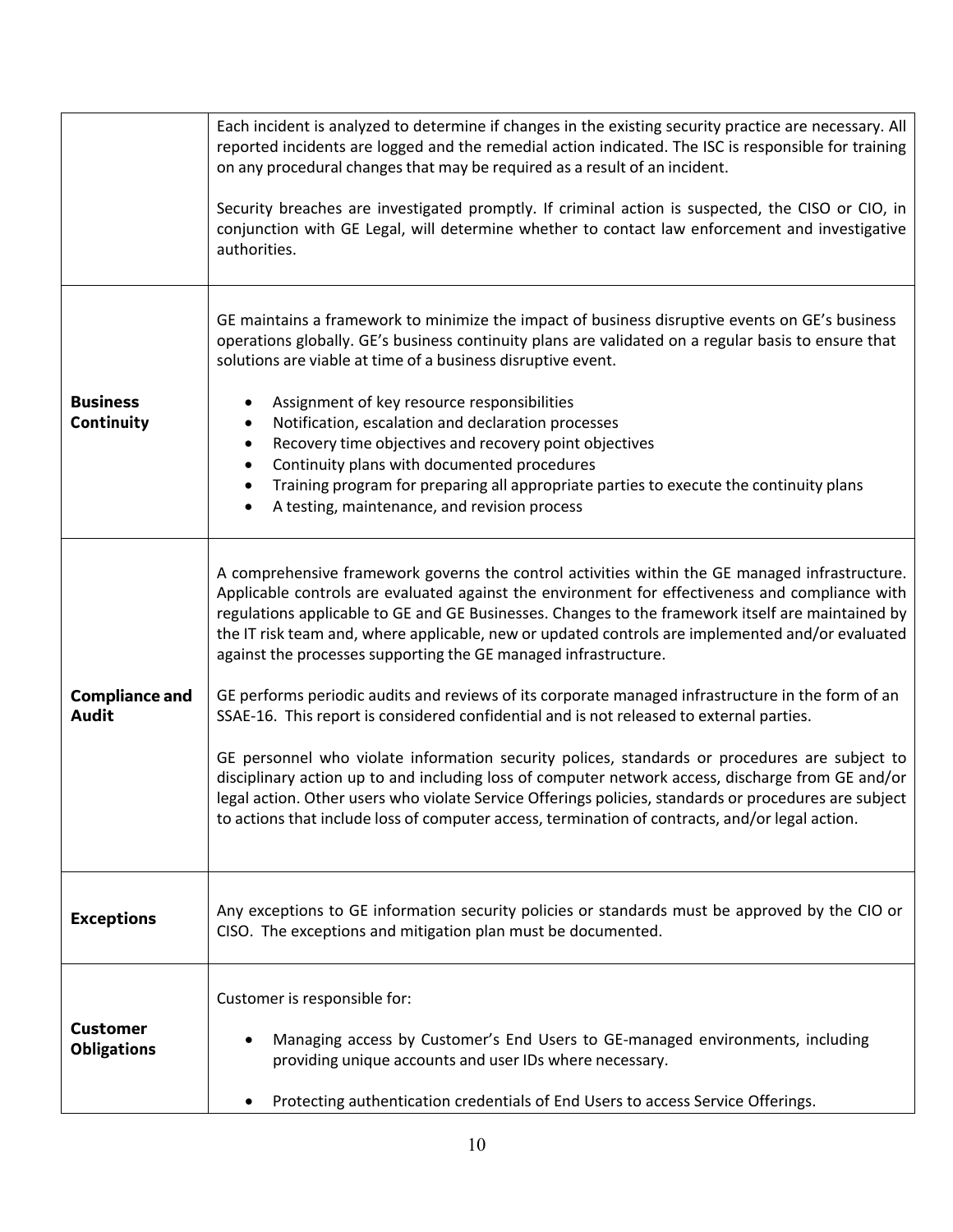|                                                  | Limiting GE's access to Customer Data to the extent necessary for GE to provide the Service<br>Offerings.                                                                                                                                                                                                                                                                                                                                                                                                                                                                                                                                                                                                                   |
|--------------------------------------------------|-----------------------------------------------------------------------------------------------------------------------------------------------------------------------------------------------------------------------------------------------------------------------------------------------------------------------------------------------------------------------------------------------------------------------------------------------------------------------------------------------------------------------------------------------------------------------------------------------------------------------------------------------------------------------------------------------------------------------------|
|                                                  | Protecting its infrastructure, including computer systems and equipment used in<br>$\bullet$<br>interactions with GE, with anti-virus and firewall systems, Intrusion Detection Systems (IDS),<br>Security Incident and Event Monitoring, up-to-date software, and similar tools.                                                                                                                                                                                                                                                                                                                                                                                                                                           |
|                                                  | Protecting its Application and Programming Interfaces (APIs) used in interactions with GE,<br>٠<br>with securely designed, developed, deployed, and tested APIs in accordance with leading<br>industry standards (e.g., OWASP for web applications).                                                                                                                                                                                                                                                                                                                                                                                                                                                                        |
|                                                  | Managing retention and deletion of Customer Data.<br>٠                                                                                                                                                                                                                                                                                                                                                                                                                                                                                                                                                                                                                                                                      |
|                                                  | Ensuring that Customer Data may legally be transferred to GE and that GE's access to<br>$\bullet$<br>Customer Data in connection with the Customer Agreement does not violate any laws or<br>contractual agreements.                                                                                                                                                                                                                                                                                                                                                                                                                                                                                                        |
|                                                  | Scanning Customer Data for malware using industry-standard controls prior to transmission<br>$\bullet$<br>to GE and ensuring that Customer Data does not contain any malware.                                                                                                                                                                                                                                                                                                                                                                                                                                                                                                                                               |
|                                                  | Enabling encryption during data transmissions to the Service Offerings, and encrypting any<br>$\bullet$<br>files hosted on the Service Offerings to meet Customer's needs.                                                                                                                                                                                                                                                                                                                                                                                                                                                                                                                                                  |
|                                                  | Implementing and maintaining privacy and security protections for components of the<br>$\bullet$<br>Service Offerings that Customer provides or controls.                                                                                                                                                                                                                                                                                                                                                                                                                                                                                                                                                                   |
|                                                  | Notifying GE promptly in the event of an actual or suspected compromise of data or systems<br>$\bullet$<br>related to GE's or Customer's provision or use of the Service Offerings.                                                                                                                                                                                                                                                                                                                                                                                                                                                                                                                                         |
| Standards,<br><b>Certifications</b><br>and Audit | GE has adopted ISO 27001 / 27002 based Information Security Management System and Cloud<br>Security Alliance based Common Controls Matrix (CSA-CCM) for building a security governance and<br>controls framework. GE security policies and plans are based on ISO 27001 / 270002. GE provides<br>insights as to its own security practices and assessment methodology to ensure the Customer<br>reaches the level of assurance required in order to conduct business with GE. GE is also SOC2<br>certified. Independent audits are performed at least on an annual basis for third party audit<br>certification under SOC 2 and ISO27001 / 27002.<br>GE can provide these restrictive use report upon request by customers. |